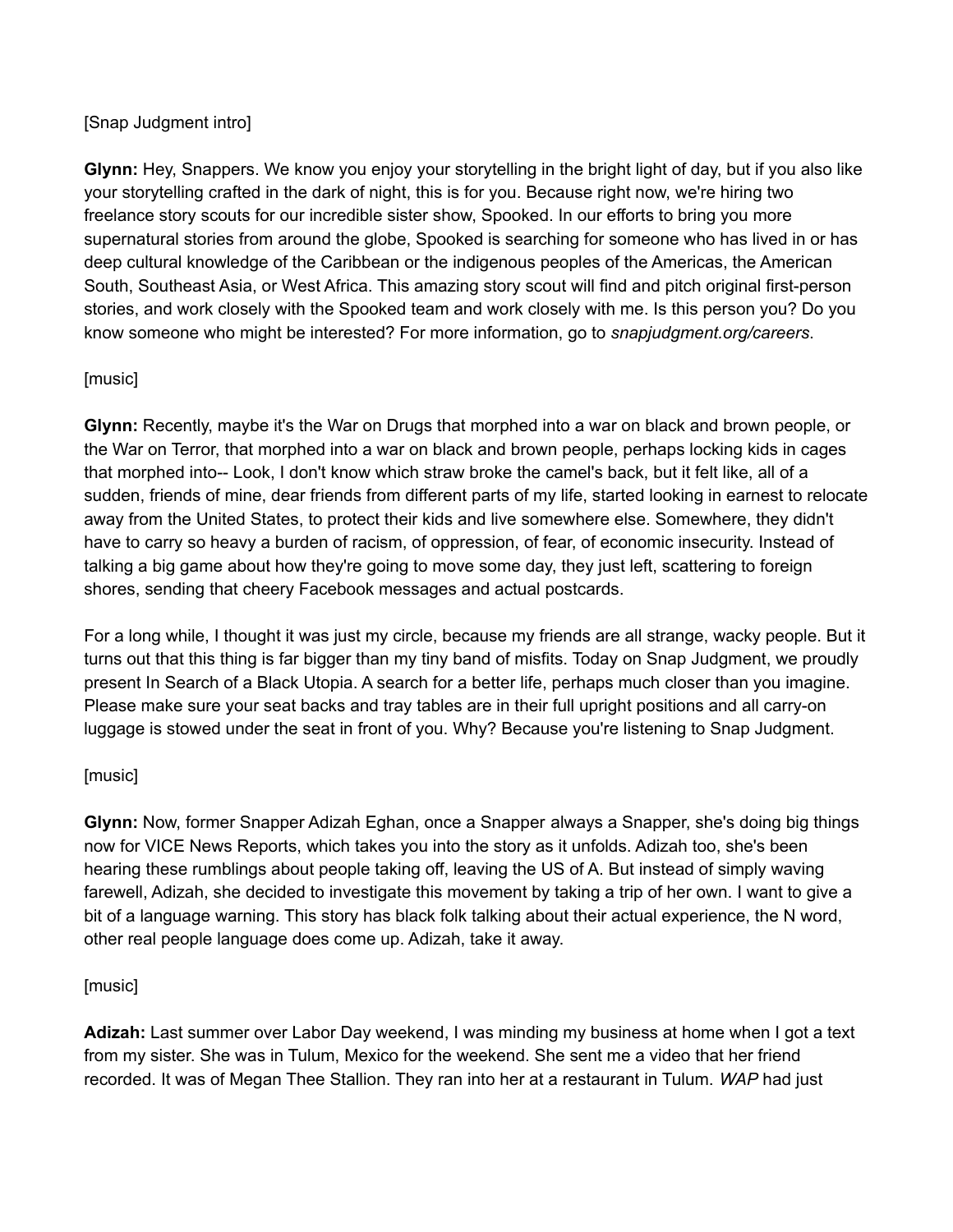come out. In the video, Megan is wearing a short blue wig and lime green bikini. She's mouthing the words to her song and twerking.

After watching that video, I felt I started to see Tulum everywhere.

**Female Speaker:** Mexico.

**Female Speaker:** We are international, honey. We are in Mexico. We are on vacation. We are in Tulum.

**Adizah:** I would see baycations in Tulum.

**Female Speaker:** Me and my boyfriend are going to Mexico to celebrate our fourth year being together.

**Adizah:** Birthday trips to Tulum.

**Female Speaker:** [crosstalk]

**Female Speaker:** Hug right there, girl. Look at the glow. [unintelligible [00:05:09]

**Female Speaker:** Look at the--[crosstalk]

**Female Speaker:** I'm really having so much fun in Tulum. I'm having a great birthday, guys.

**Female Speaker:** Yes.

**Adizah:** And Tulum on the Black Travel accounts I follow.

**Female Speaker:** Good morning, guys. It is time to explore Tulum.

**Adizah:** I saw people going out at night.

**Female Speaker:** [crosstalk] -we drank, we danced, like we danced our asses off, y'all.

**Adizah:** People relaxing at the beach, or sitting by the pool.

**Female Speaker:** And all that good stuff, but we're sitting here by the pool.

**Adizah:** Whatever they were doing, they were having a good ass time.

**Female Speaker:** My heart is just warmed from being in Tulum.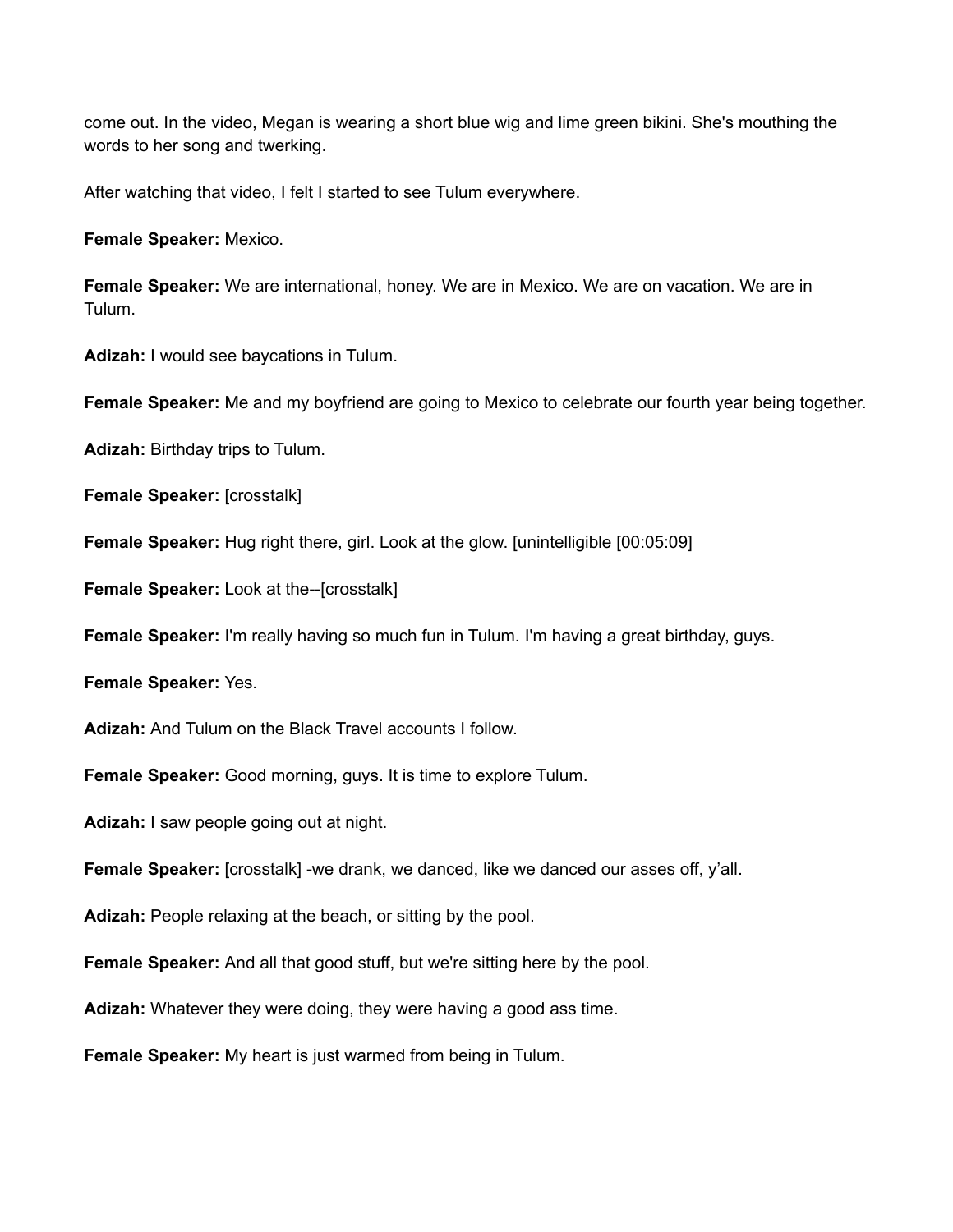**Adizah:** I started to wonder, what did all these people know that maybe I didn't? Why Tulum? Instead of sitting in my house and asking all these questions, "Why does Tulum feel like it's so hot right now? Why does it feel like that's where I want to go?", I decided to go to Tulum.

**Female Speaker:** Low-key, not even low-key, kind of high-key. It's kind of like a Black Renaissance right now.

**Female Speaker:** It is time, it is past time, justice must be served.

**Female Speaker:** Black Lives Matter movement was a lot. People needed a different environment for their health and mental health.

**Female Speaker:** We are saying now that Black Lives Matter. So, if you can't own that as your own truth, your voice needs to be silenced. You need to sit down somewhere.

**Adizah:** This is VICE News Reports. I'm Adizah Eghan.

**Female Speaker:** What are you doing?

**Female Speaker:** I'm feeling myself. I'm feeling my energy.

**Female Speaker:** So weird to be carrying radio equipment on the beach.

**Adizah:** Around the time that I got that video of Meg Thee Stallion in the summer of 2020, I was feeling confined and a little depressed. I was in need of some relief. I had a friend who told me that what I needed was to take a break, an escape. She also mentioned Tulum. She said there were lots of black people moving there. They were working remotely and getting together on the weekends. I pictured some sort of a black utopia. I was intrigued. So, I went to Google. [keyboard clacking "Black people Tulum."]

**Adizah:** And I typed in "Black people Tulum."

**Female Speaker:** Right. We are live and we're going to give people time.

**Adizah:** I found a website, several Facebook groups, and Facebook Lives featuring black people who had moved to Tulum, Playa del Carmen, and Mexico in general. They were people who left in part because of the political and social climate in the US. It wasn't the first time that this had happened.

**Female Speaker:** I just want people to understand that this is a continuum. Mexico has always been a place for black people to seek refuge.

**Adizah:** Going back as far as the 19th century, I found stories of enslaved Africans seeking refuge in Mexico. I knew of the artists who spent formative years in the country, Lorraine Hansberry, Audre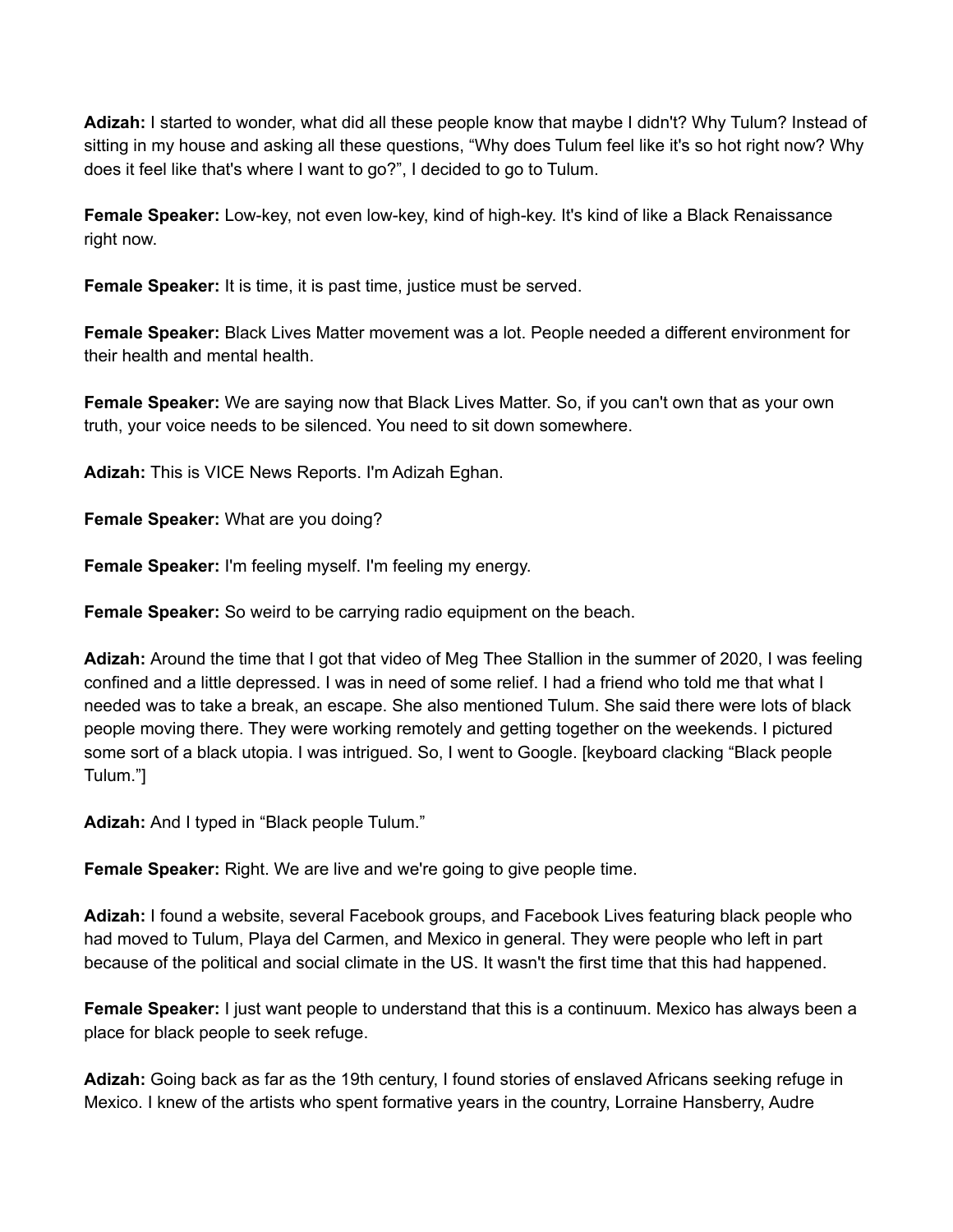Lorde, and Debbie Allen. Audre Lorde wrote about how seeing other brown faces in such great numbers was an affirmation.

The whole idea of escaping to Tulum was so much bigger than having a drink on the beach or shaking my ass on a yacht, because I knew that Tulum offered wellbeing. It's a place for self-reflection, good vibes, and healing. All things that I desperately needed. There was nothing I wanted more than to find a black utopia. I was still scared of COVID, but by this point, I knew how to protect myself and others.

Test. Test Okay. Cool. I'm in there. I'm here. Okay. So, we're in Mexico. I have my rental car. I'm just going to put the recorder on the dashboard and look up some directions.

Tulum is located in the Yucatán Peninsula, on the Caribbean Sea.

Yes, the AC is going on.

It's a two-hour drive from the airport in Cancún which, since the 1970s has been the main hub of tourism in this part of Mexico. But it wasn't until the 2010s that people began to flock Tulum, which had been a sleepy fishing town with dirt roads, ruins, and bad internet.

It's Wednesday, and I am in Tulum, Mexico.

Before I came down, I joined the Facebook group for black people in Tulum so I could figure out where people were meeting up. And I found out that there was an event that Wednesday.

That's that. So, off to Welcome Wednesday.

My name is Adizah.

#### **Female Speaker:** Adizah?

**Adizah:** Adizah, yeah. I was just coming here to get some tacos. I was actually going to-- the Black in Tulum was having a Welcome Wednesday, and so I wanted to go meet some people there. And then, I saw this group of beautiful black people. And I was like, "Let me just ask them."

I made a quick stop before Welcome Wednesday at a vegan taqueria. While I was eating, I could hear bits and pieces of a conversation from a group of black people sitting next to me. They were talking about traveling. So, I walked over and I told them that I was working on a story documenting black people who are coming to Mexico. One of the guys told me to pull up a chair.

Why don't we just go around really quickly and you can just say your name, where you're from. And then, maybe one thing brought you to Tulum.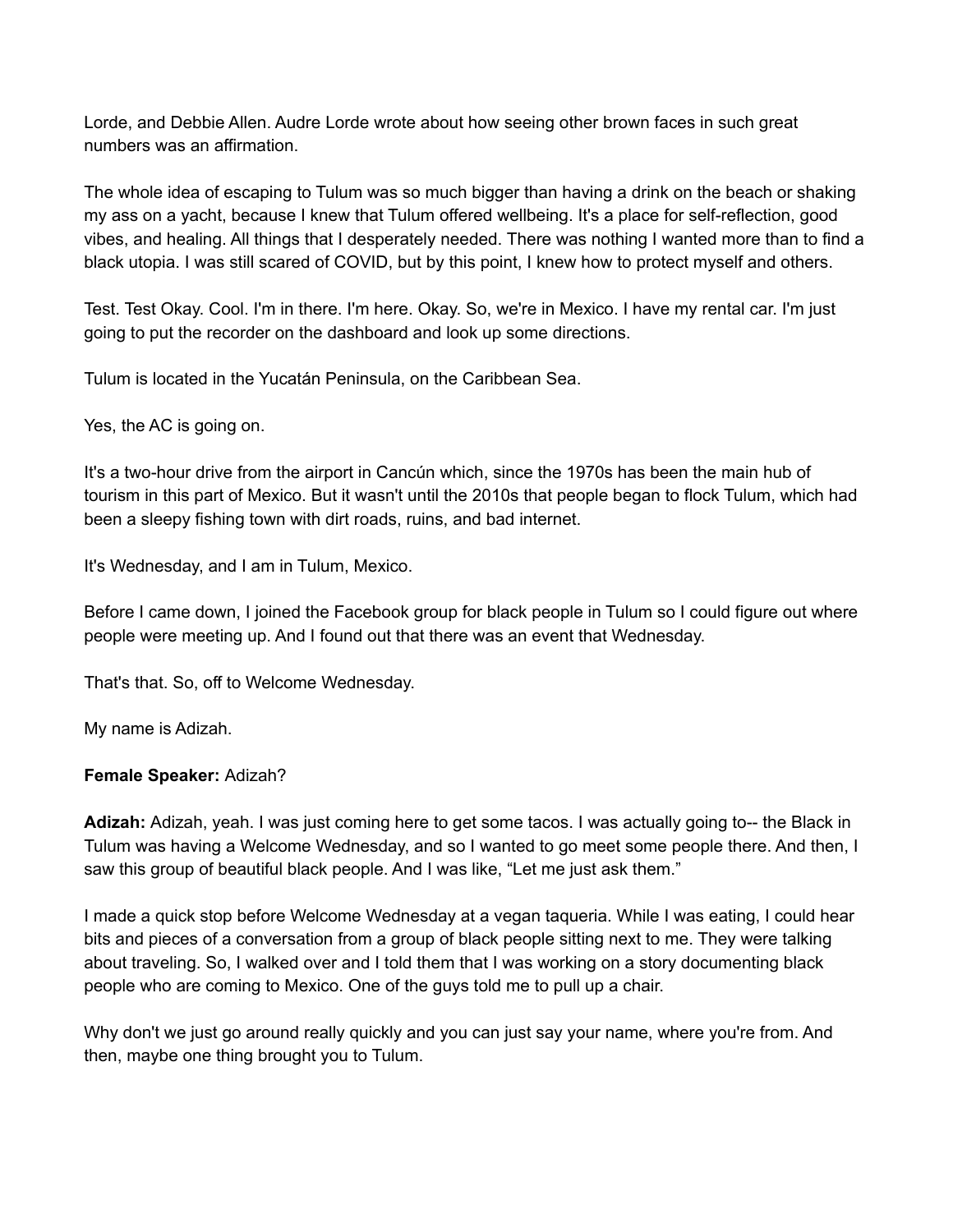Most of them were from the States, DC, Maryland, Virginia area. And they were all friends of friends who met down here. I appreciated their vibe. They were all warm and inviting. Yet, they didn't hold back.

**Giselle:** My name is Giselle. I didn't want to be in America. I never wanted to be in America. I don't want to live my life there. I don't have my family there. And I was sent here quite frankly. I didn't necessarily make a choice. I just knew that I wanted to leave and move.

**Adizah:** Their reasons for being in Tulum were all different, but they were aligned in a way. They all expressed a pressing desire to get out of the United States ASAP.

**Faris:** My name is Faris. I'm coming to Tulum because America is a cult and I want to be anywhere else. And it was also my birthday.

**Male Speaker:** Preach, brother.

**Adizah:** Happy belated birthday. Tell me more about America being a cult?

**Faris:** We're lied to about nutrition. We only have two choices between politics. We care about dumb shit like sports, we treat that like a religion, award shows and we just pick a new celebrity to worship every year. Everything is about money.

**Adizah:** So, how does that tie back into why you're specifically in Tulum?

**Faris:** Because to me, it's like why not Tulum? It's more so just anywhere but America.

**Adizah:** Then, one of the guys asked me why I came to Tulum. Immediately, I thought about how I wanted to experience this black utopia.

**Female Speaker:** The police don't bug us black people, which is awesome.

**Male Speaker:** This place is like this, because in Colombia, there's a lot of black people going there too. So, it's not just Tulum. I think folks who are smart enough are kind of wise enough to America and starting to get the fuck away, distanced themselves from or relocate, you know what I mean? But it's not just Tulum. It's South America, Africa, for sure. Yeah.

**Adizah:** Someone at the table mentions repatriation. Members of the African diaspora have been seeking ways to repatriate or just leave the United States for generations. But a lot of people right now are calling it a Black [unintelligible [00:13:59].

**Faris:** So, why I think black people from the States are coming to Mexico is because niggas do what niggas do, that's my answer for others. [chuckles] That's a good answer.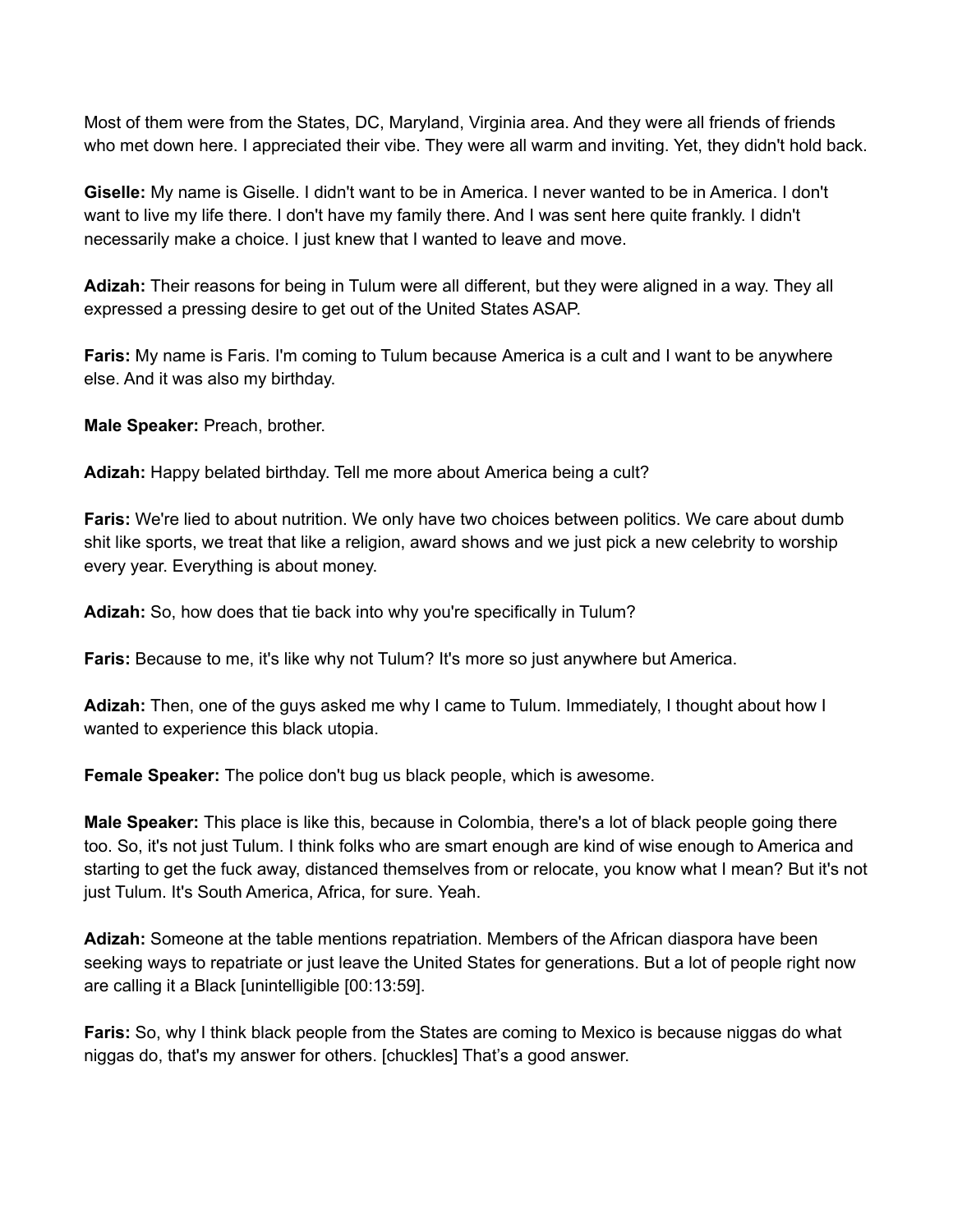**Female Speaker:** You can live lavish in Mexico, [unintelligible 00:14:17] some shit that you will be struggling with-- [crosstalk]

**Adizah:** I pushed them on a question that comes up for me when I travel, and has also been coming up ever since I've been thinking about Tulum as this place of refuge. How could they reconcile their need to leave America with the fact that they were enjoying Mexico because they had an American passport and American dollars?

**Faris:** But it's like they treat niggas where I'm from too. In my home country, Sudan, they kill each other.

**Adizah:** Faris told me that it was give and take.

**Faris:** I don't want to say I don't care, but I can't not enjoy my life because of it.

**Adizah:** If this was the first conversation that I was having fresh off the plane in Tulum, I knew that these questions were destined to crop back up while I was here. But first, I wanted to go to Welcome Wednesday. I wanted to have some drinks and meet some more people. A few of the people at the table had heard of Welcome Wednesday too, and they decided to come check it out with me. We walked the two or so blocks to a hookah lounge up the street. There was a bunch of black Americans there. A short woman with a shaved head was standing at a table outside greeting people at the door. As soon as we walk up, she starts up a conversation with this guy named Santiago from DC.

**Nubia:** Exactly. So, how are you enjoying Tulum?

**Male Speaker:** I love it here. I might relocate for a couple months, do you feel me?

**Nubia:** What do you do?

**Male Speaker:** I do e-commerce and I trade cryptocurrency.

**Nubia:** Oh, you're on some whole another level shit.

**Male Speaker:** All type of stuff.

**Nubia:** I love it.

**Male Speaker:** Yeah. What about you?

**Nubia:** Best gig right now.

**Male Speaker:** Crypto?

**Nubia:** Yeah.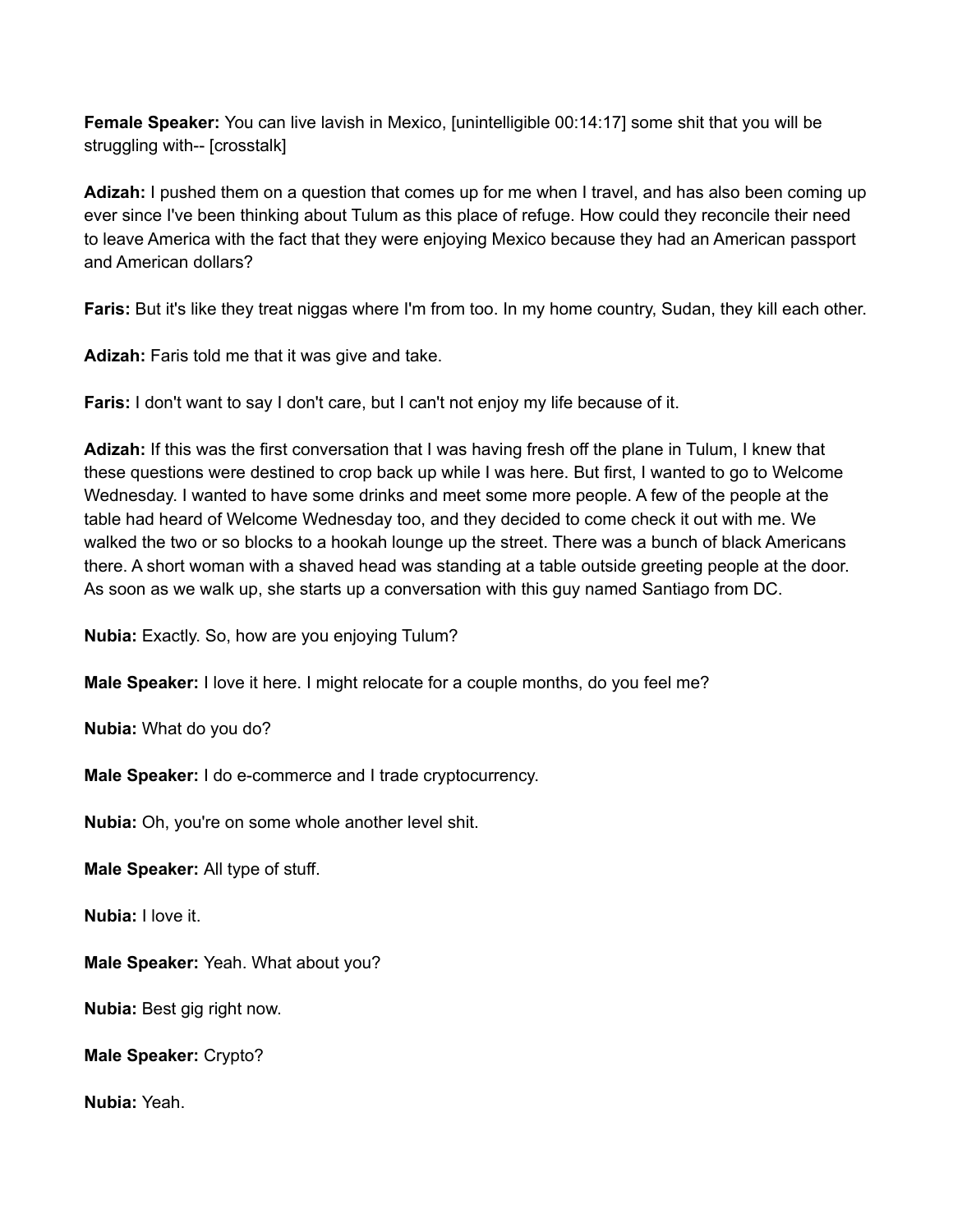**Male Speaker:** For sure, yes.

**Nubia:** It's huge.

**Male Speaker:** It's the future.

**Nubia:** A lot of black people don't know a lot about it.

**Adizah:** Eventually, the group of people from the taqueria leave, and I find a place to sit at a table outside. The crowd here is different.

What brought you all to Tulum?

**Kendrick:** Well, I've been here nine months.

**Adizah:** Oh, wow.

That's when I meet Kendrick. He's a photographer from Atlanta, and he describes his vibe as black luxury, black entertainment. He told me he lost his job in the States because of the pandemic. He was at home watching a lot of news when he got the idea to look for countries that were accepting American tourists.

**Kendrick:** What brought me down here, just being from Atlanta, born and raised there, especially after the whole COVID thing started, Tulum popped up on Airbnb. Never heard of Tulum, didn't know Tulum existed, didn't know what a Tulum was, so I booked to stay here for a whole month. Then, the George Floyd thing happened in the States. So, I had no desire to leave this tranquility of Mexico to go back voluntarily to madness. They were setting my whole city on fire, kids are getting tased in cars. A lot was on the news every day. If it wasn't those raising COVID cases, it was burning the Wendy's down.

**Adizah:** After a couple of weeks, Kendrick said he signed a one-year lease on an apartment.

Wow. How did you feel when you signed the lease?

**Kendrick:** It was, honestly, one of the scariest feelings in the world, because I feel like where I differ from a lot of people is when I came to Mexico, that was my first time out of the United States. First passport stamp, first time leaving. Period.

**Adizah:** Okay, thank you. Cheers.

**Female Speaker:** Cheers. Black girl magic. Yes. Sorry, y'all. [chuckles]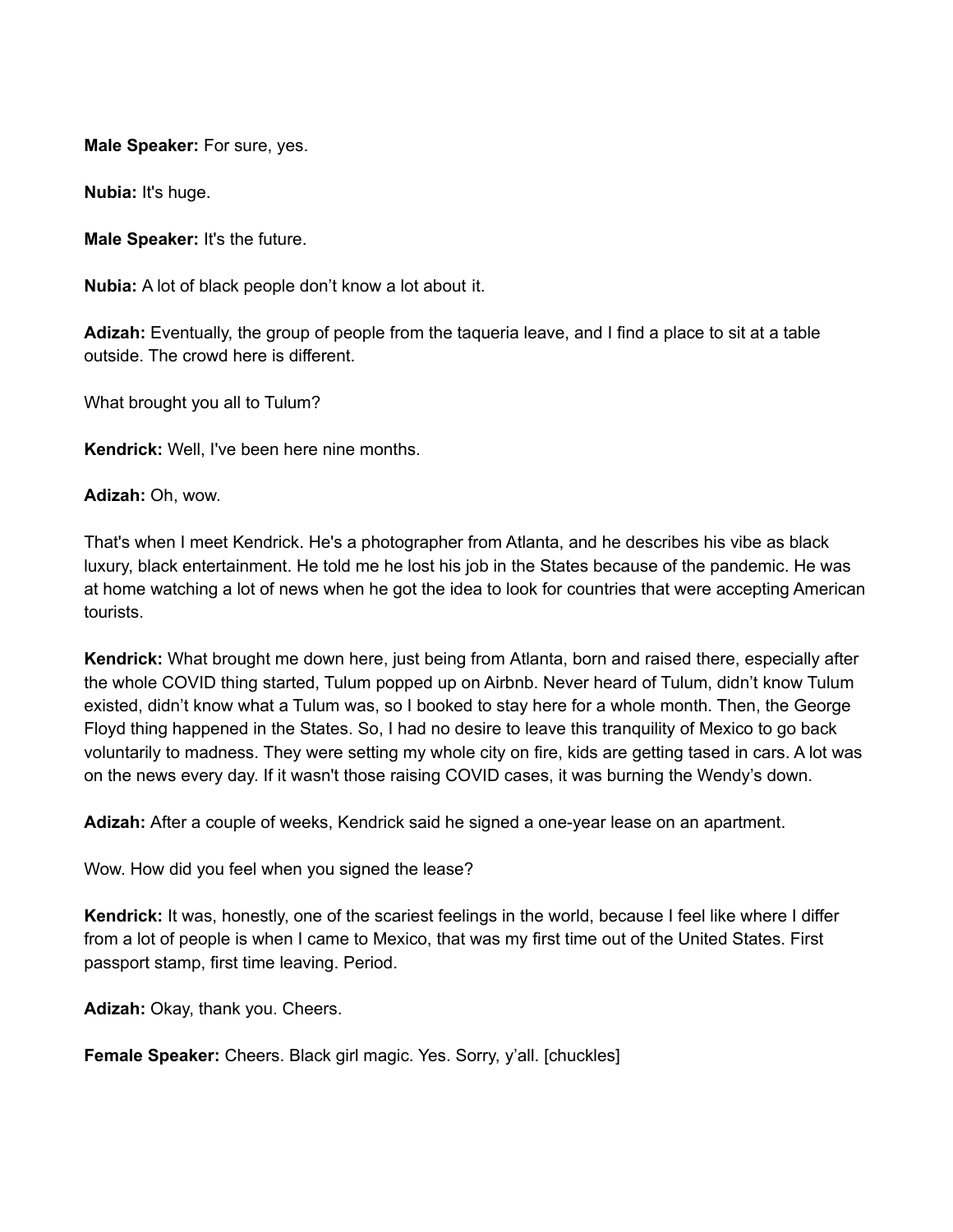**Adizah:** In a few short hours, I had walked up to strangers at a taqueria. I met a group of people who were down to show up to Welcome Wednesday with me and who also invited me to a party at their hotel that weekend. I accept fresh passionfruit cocktails and listen to stories of people meeting folks on the street and doing business with them a few weeks later. It felt like I didn't know which discovery I was going to make next while I was here, but it was all exciting. And I was at the beach.

What?

**Male Speaker:** I'm like, [unintelligible [00:18:40] black spots all here.

[crosstalk]

**Adizah:** That night, I went back to my hotel room and I felt really good. It was nice to be out on a warm night to find my people and to socialize with black people who were just happy. People who had found some sort of mental respite in what has been a year of so much grief. I was surprised by how many people I met who were extending their trips or straight up moving to Tulum. People kept saying that Tulum was a vibe. But I just thought perhaps this is what a black utopia feels like. To be honest, I wish I had discovered this sooner.

[waves splashing]

**Adizah:** Oh, there's two dogs. Hi, doggie. [petting]

[waves splashing]

**Adizah:** I'm standing in the ocean right now. I have waves coming up and crashing into my ankles. It's about 80 degrees. I'm looking out into the water and it's like a teal-green-deep-blue mix of all of those colors. It's gorgeous. It feels like I'm in a different world.

[background music starts]

But at the same time, it seemed there was a lot more to the vibe here than what was on the surface. It didn't take too long before my black utopia started to wash away.

[background music fades away]

**Female Speaker:** Let's make sure we're not in the colonial mindset. People talk about wanting to come down and, "Oh, the cost of living is so cheap, and I live in luxury." Are you giving back in any way? Or, are you simply taking advantage of the resources and labor?

[music]

**Glynn:** What is attracting black people to Tulum in the first place? Right after the break, stay tuned.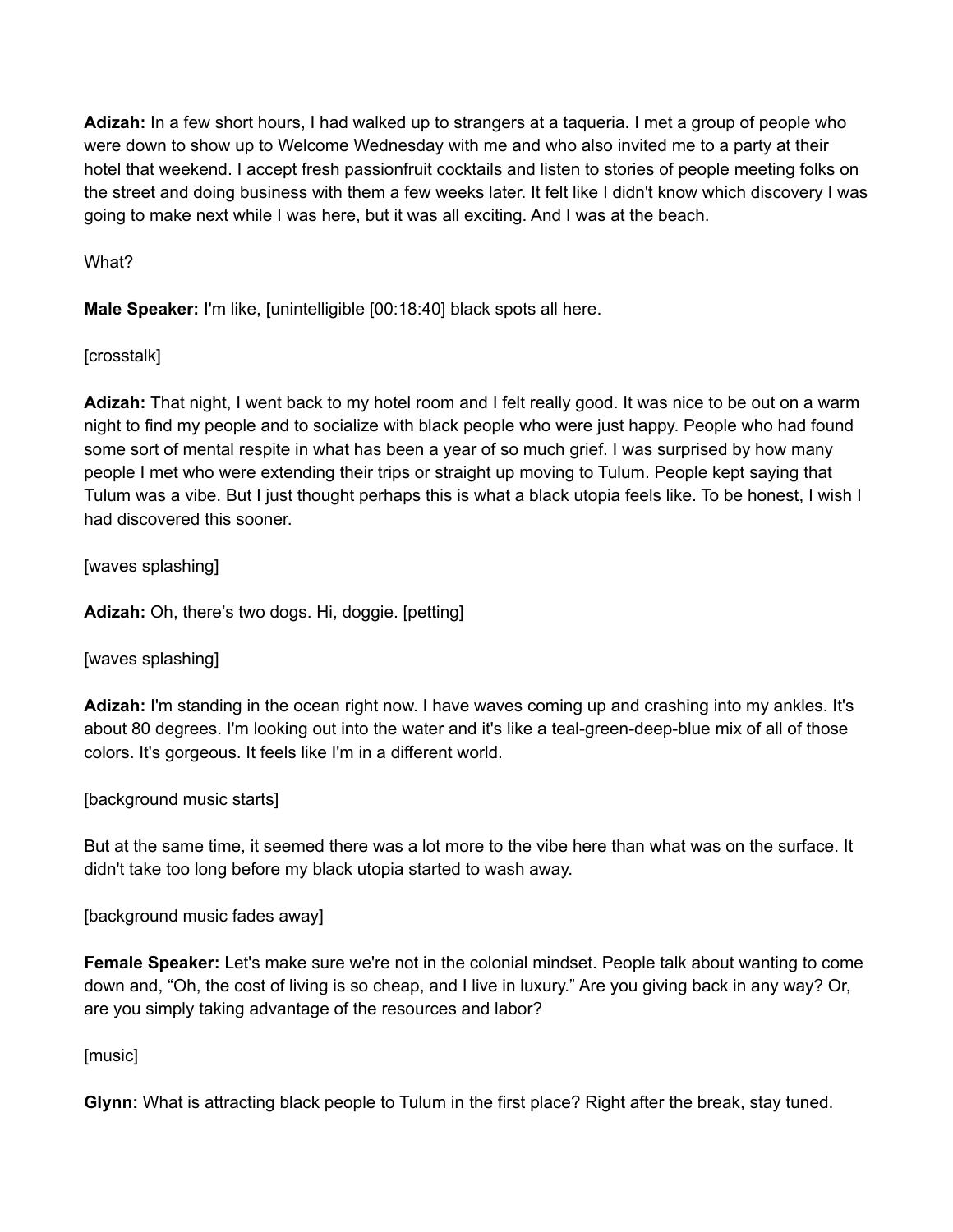#### [music]

**Glynn:** Welcome back to Snap Judgment, In Search of a Black Utopia. Today, we're featuring a special spotlight from VICE News Reports. When last we left, Adizah Eghan was high of the vibe of Tulum, Mexico. She was trying to uncover why so many black folks have been heading there. It seemed for some, it's a good time. For others, it's a much deeper purpose, but has she found her black utopia?

[music]

[waves splashing]

**Patricia:** Mexico abolished slavery in 1829, in United States in 1865. So, we had the underground railroad to the south. Black folks in the south crossed over the Rio Grande and were able to be free in Mexico. And then, when the oil companies and railroads and all kinds of industries were being built in Mexico in the 19th century, early 20th century, black folks came down to work.

**Adizah:** I met Patricia Talley right around the time of my trip to Mexico.

**Patricia:** Even back in Marcus Garvey days, he had a big contingency here in Mexico. So, yes, historically, folks have come down and found a comfort level. And now, you're seeing this big movement today to find a sense of freedom, a greater sense of freedom.

**Adizah:** Patricia has been living in Mexico for 24 years. She's in Guerrero, where a lot of Afro-Mexicans live. And like me, she also started to notice that there were a lot of black Americans moving to Mexico and coming down to Tulum during the pandemic. And she had a request.

**Patricia:** I'm asking these African American communities, wherever they are, to be supportive of the Afro-Mexican movement.

**Adizah:** Patricia writes about the diaspora in Mexico, her publication called Imagine Mexico. She focuses on how African descendants are the third root of the country's indigenous and European heritage.

**Patricia:** A one-drop rule, if you applied that to Mexico, I bet everybody be black, or just about. [laughs]

**Adizah:** If I could bring it back to Tulum, there is something here that many black Americans are connecting to. Tulum's history dates back to the Maya and their descendants who have lived on this land for about 800 years. Back then, Tulum was used as a major trading port. People say the Mayan ruins are one of the few energy vortexes in the world. Meaning that, there's so much energy in and around the ruins that you might say, it's on a higher vibrational plane. That's why people sometimes say they've been called to Tulum.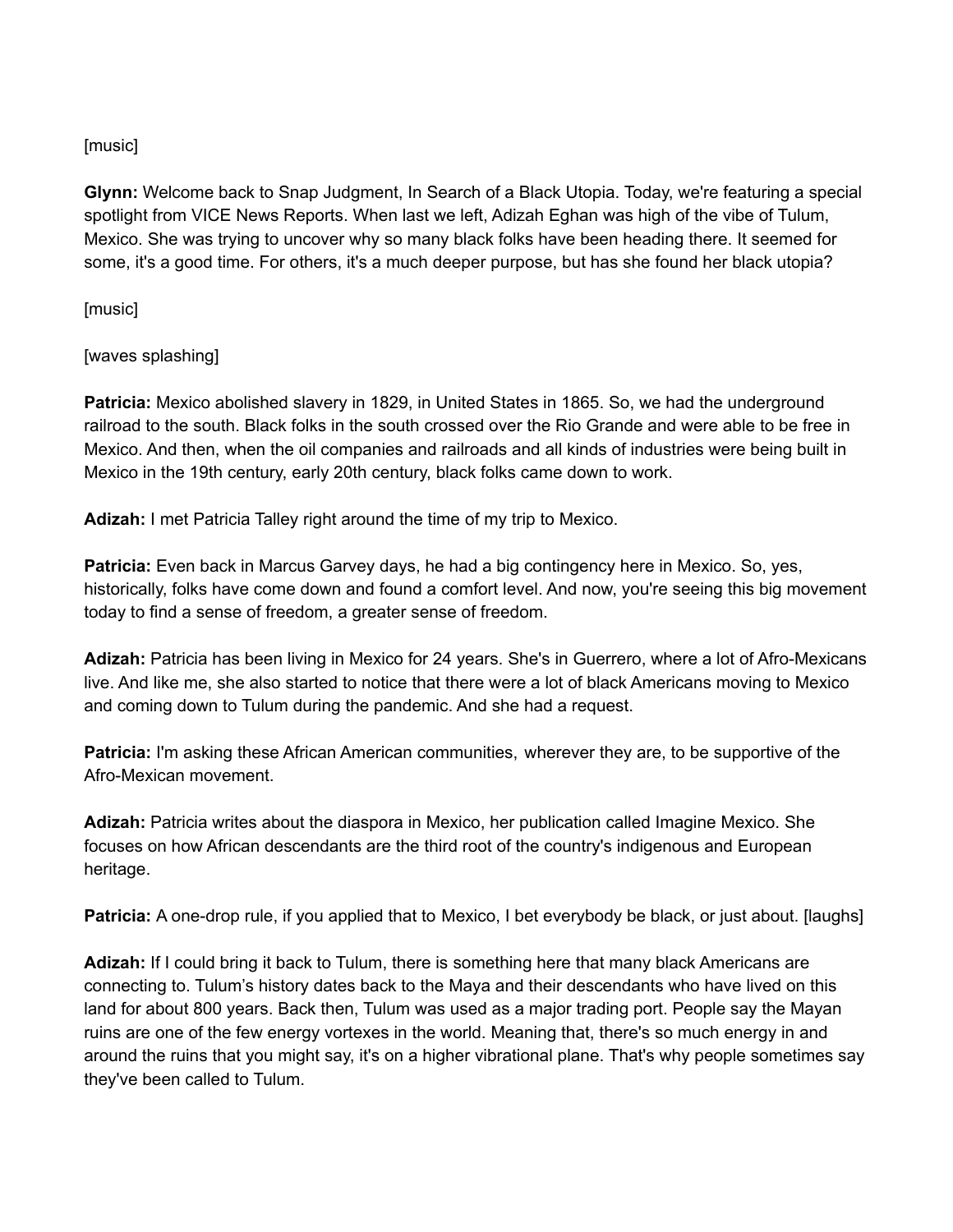**Male Speaker:** Man, we're in Tulum, at the Mayan ruins, just climbed off the mount-- I mean pyramid got to the top.

**Adizah:** A couple years ago, Nipsey Hussle came down here and filmed his video for *Victory Lap* at the Mayan ruins.

[*Victory Lap* playing]

**Adizah:** In a way, Nipsey fits well into the story of Tulum's tourism ascent.

The story of Tulum reflects the story of many tourism spots before it. The exclusivity, the word of mouth, the boom, the overexposure. I heard from people who lived here that back in the early 2010s, Tulum was a vacation spot populated by mostly Mexicans, some Europeans and Argentinians, lots of models, photographers, and restaurateurs. Then, the boho-chic American started coming, the Coachella crowd. From that point forward, Tulum was on the map. In 2015, New York Magazine's The Cut called Tulum the Williamsburg of Mexico. To me, that means there were a lot of white people there. And even if there weren't a lot of us, I can almost guarantee that there were some black people in the mix. There always are.

**Nubia:** When I first got to Tulum, I was one of maybe five black people, so I didn't know any black people that actually lived until at the time.

**Adizah:** Nubia Younge was the woman with the shaved head greeting people at Welcome Wednesday. She's lived in Mexico since 2019, a year or so after Nipsey's video dropped and right around the time when The Cut pretty much declared Tulum dead. That same year, French Vogue stated Holbox, an island just a few miles northwest of Cancun was the new Tulum. But according to The New York Times, the new Tulum was Laguna Bacalar, a lake south of Tulum, Cancun and Holbox. They needed a new Tulum because climate change, greed, and waste were starting to destroy the original one. So, it's interesting to me that the pandemic supercharged Tulum's tourism ascent for Americans. The number of American tourists to the state where Tulum's located increased 23% in one year.

**Nubia:** Back in June, Tulum was quiet. It was beautiful, it was peaceful.

**Adizah:** Mexico and Tulum went into lockdown in the spring of 2020.

**Nubia:** You didn't hear any construction. There was nothing going on. It felt good for a little while. It felt good.

**Adizah:** Nubia began meeting up with friends. She was working as a travel writer, and what she calls an expat coach at the time.

**Nubia:** I was like, "Let's do brunch."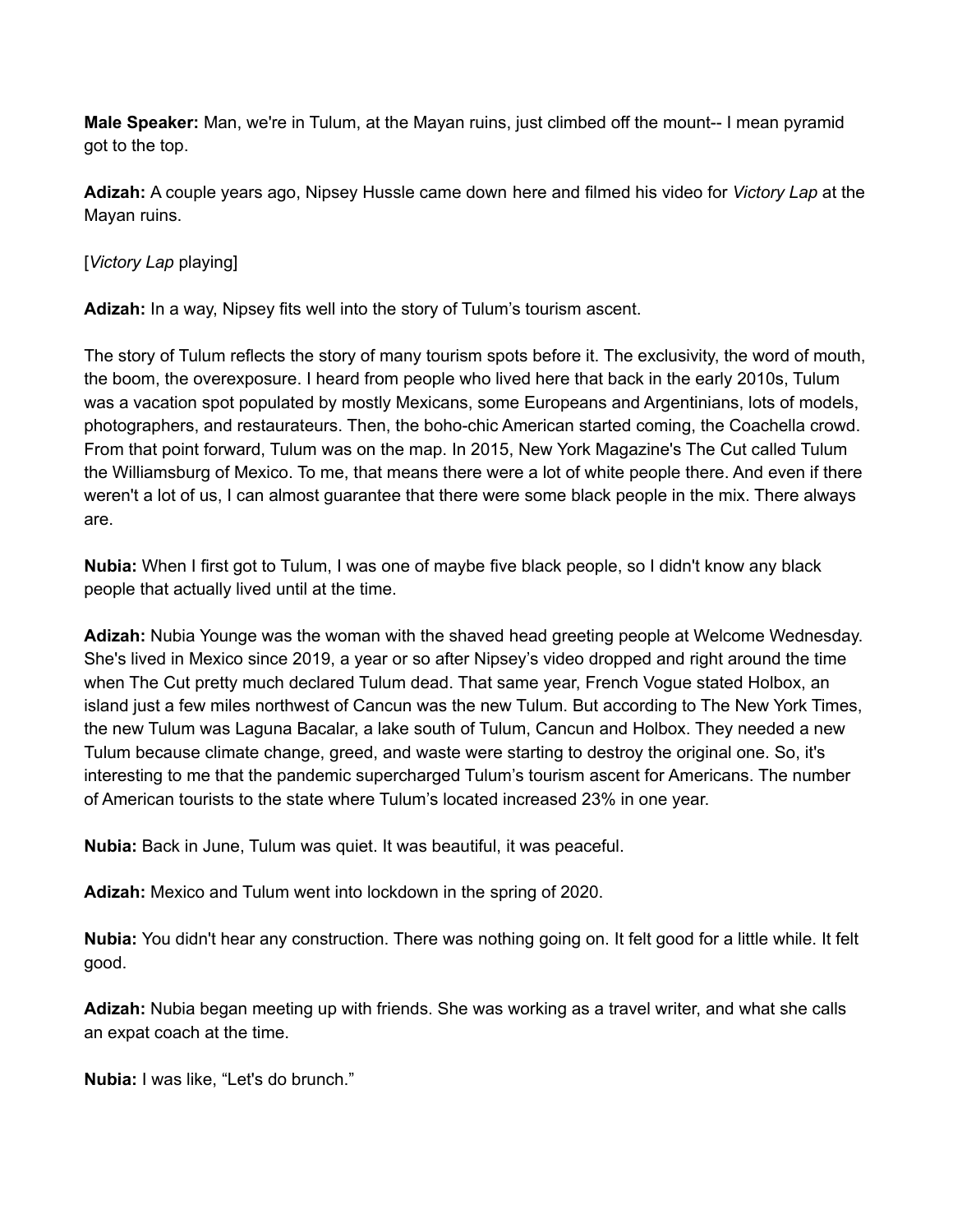**Adizah:** Her brunches grew fast. So, she created a Facebook group, Black in Tulum.

**Nubia:** Hey, everybody what's going on? This is Nubia, the creator of Black in Tulum.

And that group started with 25 people on July 27th of 2020.

You guys, this has been an amazing two months, less than two months. And we are over 4000 people in the group and it is just amazing.

And here we are in March-- We're in March of 2021, and the group is over 13,500 people.

**Adizah:** Black in Tulum now has 16,000 members, and Nubia and the group she created have become a major factor in drawing more black Americans to visit Tulum.

**Nubia:** It has grown organically through word of mouth.

**Adizah:** But then, things started to change.

**Nubia:** I will say the unfortunate truth is that some people came for the right reasons and some people came for their own reasons.

**Ryan:** In August, the town was starting to smile a little bit more.

**Adizah:** Ryan arrived in Tulum in the summer of 2020, just in time for one of Nubia's early brunches.

**Ryan:** And then, the seasons did change and so did the individuals.

**Nubia:** I honestly attribute the change to the celebrities, to be honest with you.

**Adizah:** The opening of Tulum of lockdown coincided with a moment last summer during Labor Day weekend, when my sister sent me that video of Meg the Stallion.

Turns out that lots of videos of Meg were taken when she was in Tulum.

**Nubia:** That video is circulating everywhere and that's the representation that they're seeing of black people in Tulum, and that's not the representation of black people in Tulum.

**Adizah:** And they really had an impact in certain circles.

**Nubia:** Please do not come down here trying to just turn up because Tulum is a real chill vibe. It's a bohemian real cultural-- I would say earthy crunchy vibe. It really is.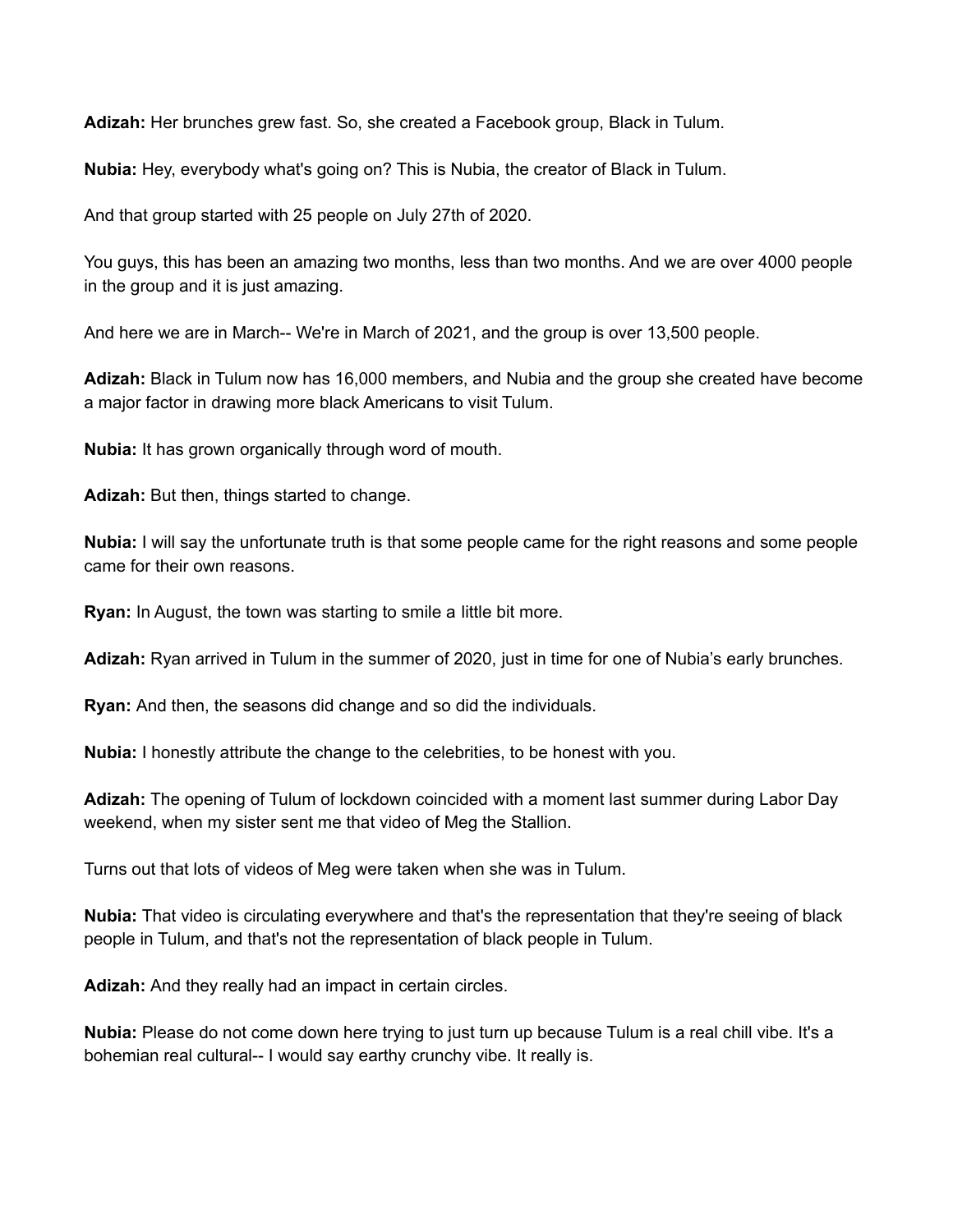**Adizah:** I just want to interject and say, by this point, Tulum was known for its party scene. People would go to parties on the beach, parties in cenotes, and dance to trancy electronic music.

**Nubia:** It is a jungle. Period. It's a jungle.

**Adizah:** But from what I could gather, there wasn't much hip hop or twerking. But when the Megan Stallion video went viral, that seemed to indicate to people that Tulum was close, Tulum was open, and Tulum was a good time. But Tulum was about to be overexposed.

**Nubia:** And then, it just seemed like a flood of celebrities. Next thing you know, Cardi B was in Tulum. Trey Songz. Chris Brown spent like a month or so in Tulum.

**Rashid:** We saw like Meek Mill tweeted about it and said, "Tulum is the way." I was like, "Oh shit, Meek Mill?" Oh, man. [chuckles] Damn, I'll don't fuck with Meek Mill, but damn.

**Nubia:** So, of course, if you're seeing your favorite celebrities in this place, what happens?

**Adizah:** The wannabe celebrities start coming.

**Nubia:** Honey, the wannabe Instagrammers start coming.

**Adizah:** A guy named Rashid from Oakland, who's been living in the area for the last eight years, told me, he had never seen anything like this in Tulum.

**Rashid:** That's when the Miami All Star Weekend kind of vibe--

**Adizah:** And what is that vibe? [crosstalk]

**Rashid:** I'll just give you an example. I got do-rags at the house. I've got to do-rags, but I never seen here all white linen-- He looked like he just came from the South Beach, all white crews with a do-rag on. He had the uncle sandals on, barbecue sandals. I was like, "Okay. Oh, yeah, Tulum is on the map."

**Nubia:** What Tulum is not, it is not the new Miami, okay?

**Adizah:** I found all of this pretty amusing and kind of absurd. But there was also something that was precarious about this conversation. What I feel is being implied is that some of these tourists lack respectability. Now, I'm not saying that if some racist shit went down, nobody would be out there marching. But what I am saying is that I often feel black people, we can be most critical of our own.

It was Ryan who said something that got me thinking more deeply about the implications and assumptions that were being made here.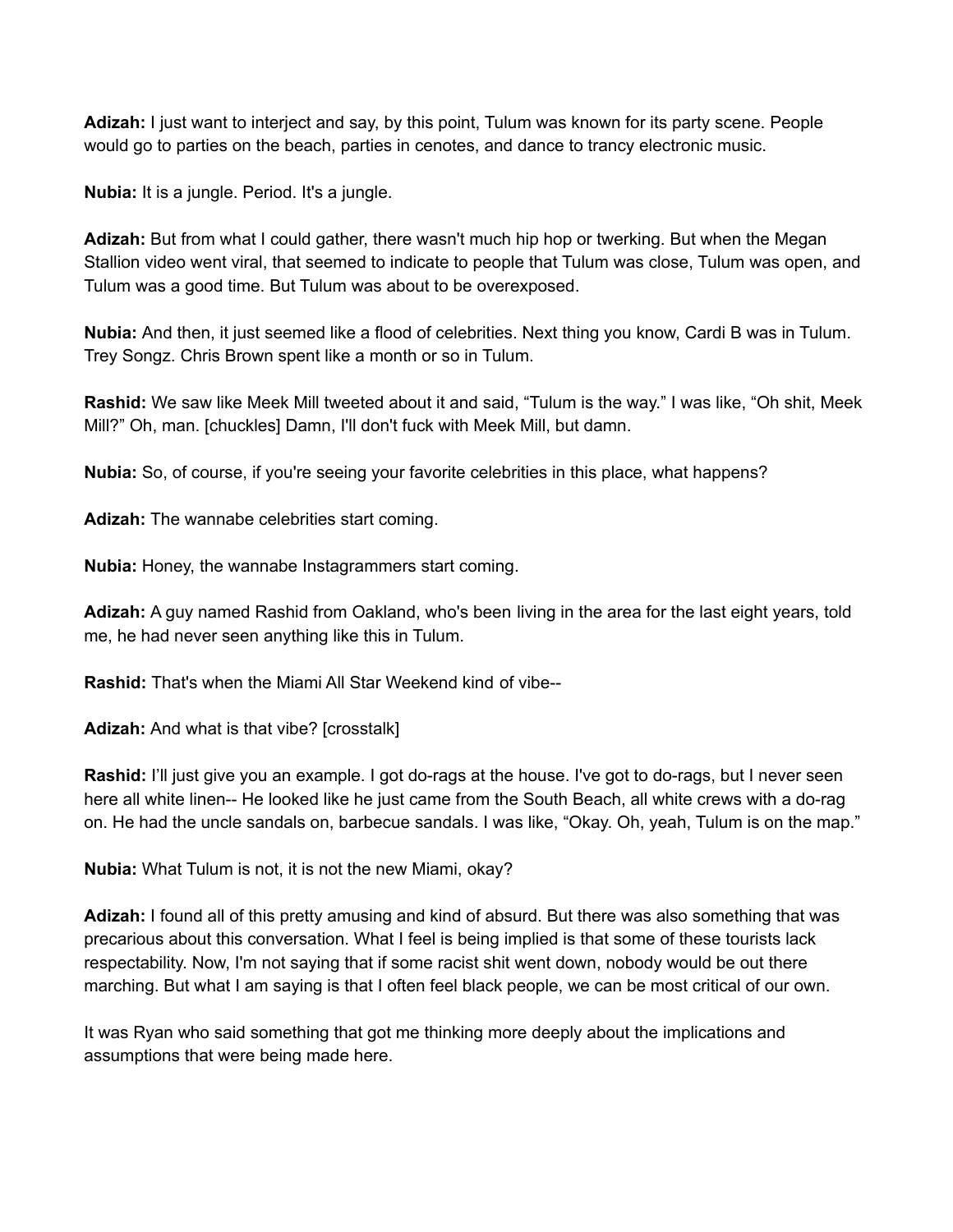**Ryan:** I see a lot of people trying to find something when they come here. They're trying to find either love. [chuckles] They're trying to find happiness. They're trying to find clarity. They're trying to find comfort. The people that are coming here are trying to escape. They're trying to release just like we were.

**Adizah:** We all need to escape. We need freedom. We need to release. And when you start to judge how people who are coming here to escape release, then who are you saying is worthy of being free in the first place? Who defines what freedom looks like?

[music]

**Glynn:** When we return, we'll explore what if freedom looks a little bit different depending on where you're situated, when Snap Judgment, The Search of a Black Utopia continues. Stay tuned.

[music]

**Glynn:** Welcome back to Snap Judgment, In Search of a Black Utopia. My name is Glynn Washington, and today's episode features investigation from VICE News Reports. Producer, Adizah Eghan, she was just getting into what freedom looks like in Tulum, Mexico.

[background music]

**Adizah:** Hi.

**Male Speaker:** Hey, how are you?

**Adizah:** Hey. I'm good. How are you?

**Male Speaker:** Good. Thanks for coming by. Good to see you.

**Adizah:** No problem. Good to see you too.

That Saturday that I was in Tulum, I went to a party on a rooftop at a place called Hotel Macarena.

We're on a rooftop right now. I don't know, there probably like one, two, three, four, five six, seven, eight, nine--[crosstalk]

It the same party that the folks at the taqueria invited me to.

I won't lie, I feel a little awkward. I'm the girl with the microphone.

And at first, it was beautiful.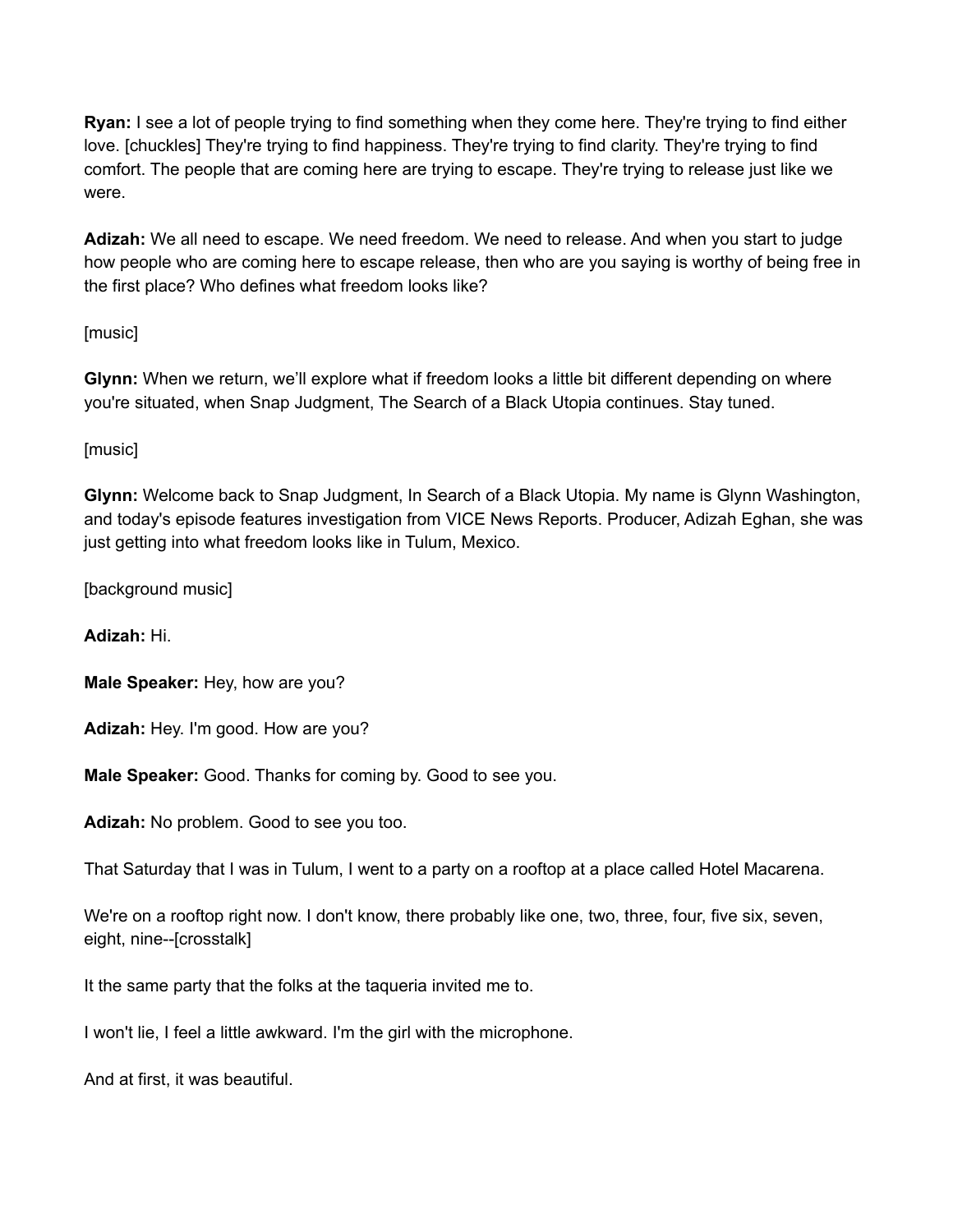**Male Speaker:** What's the odds of me being called a celebrity at Tulum?

**Adizah:** That's good [unintelligible 00:36:31] length[?]. The other day--

But while I was there, I also walked over to the perimeter of the roof that we were on just to look at the view. I saw the road that I drove in on. It was an unpaved dirt road with buildings on the left, and jungle as far as I could see on the right.

[song playing in background]

Across the street from me is just all jungle. But I'm sure if I were to come back here in a year or two, this would be developed, there would be construction, the road would be paved, there'll be another hotel here because one thing I've noticed since being here is that--

The longer I stayed, the more I understood the hold that tourism had on the land and the people who live here.

**Female Speaker:** We don't have a good infrastructure in Tulum. There's actually none, sadly. They'll keep on selling and building big buildings. Do we know where that dirty water is going? No.

**Adizah:** I heard often about how the infrastructure in Tulum was being pushed to its limits.

**Female Speaker:** Sometimes, when there is big storms and stuff like that, all of the poops, it's floating.

**Adizah:** One businessowner told me that the problem wasn't just the tourists, but the greed of those who are letting this happen.

**Female Speaker:** More money, more money more money, but more money will not preserve your heritage.

**Adizah:** Tulum's population in 2010 was 28,000 people. It has more than doubled, not counting temporary residents and the millions of tourists coming in. Last year, the President of Mexico announced that they're building an airport in Tulum. A city that's expected to have over 200,000 people within a decade. And while all of this development has pulled in all kinds of immigration to Tulum. The city hasn't been a place of refuge for all.

**Reporter:** Victoria Esperanza Salazar was a refugee from El Salvador, a mother of two teenage girls, working in hotels in Mexico's resort town of Tulum. Now, she's the face of protests against violence towards women and police brutality.

**Adizah:** The murder of Victoria Salazar made it very clear that we couldn't say there was no racism or xenophobia in Mexico. The local police in Tulum were constantly abusing their authority. Things got so bad that the state government decided to step in and remove the local police, leaving the state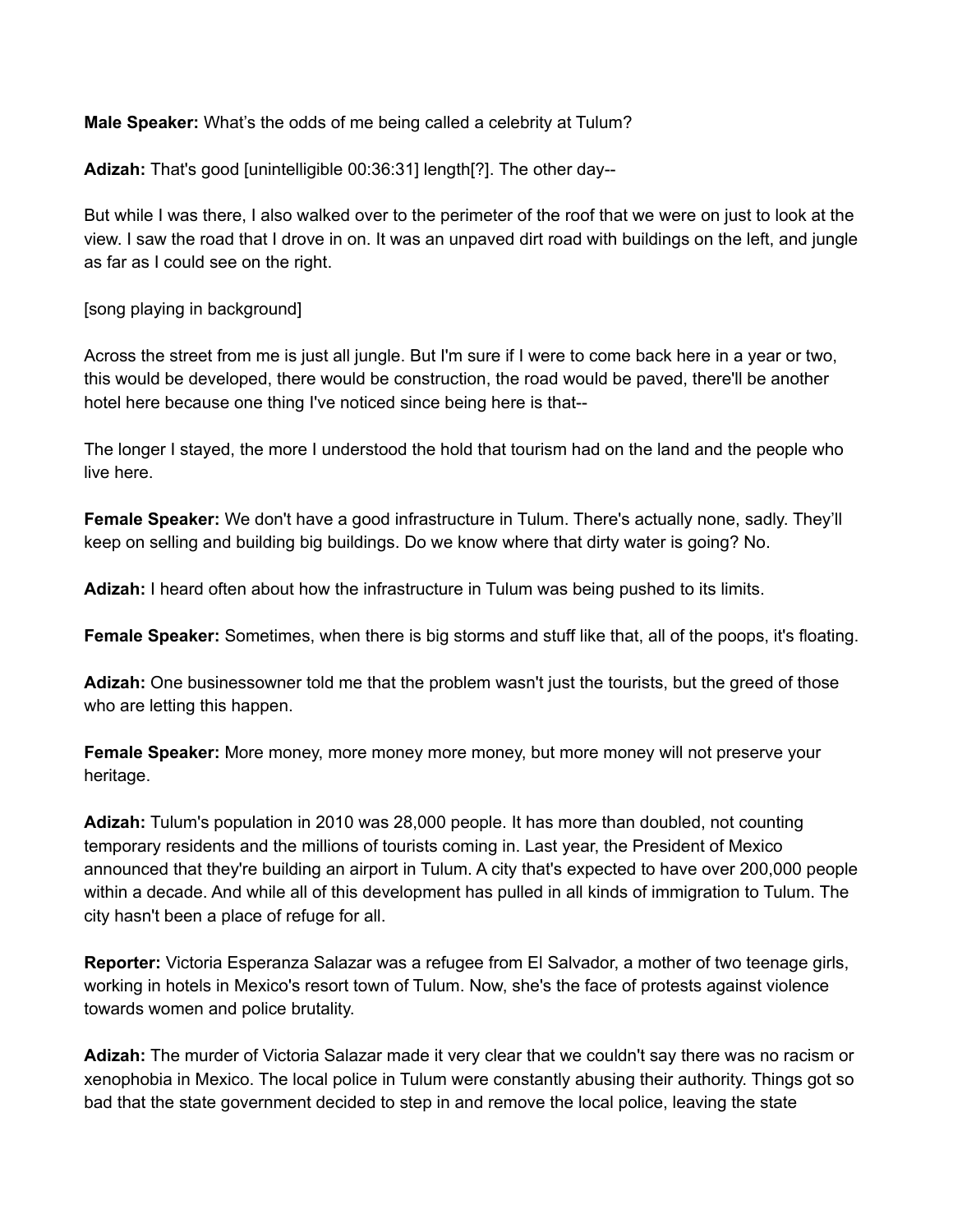authorities in charge. Having a US passport and US dollars protected you in a place like Tulum. It helped make the vibes good.

But it turned out that the vibes weren't even that good all the time. I discovered some fissures, stories of people not supporting each other's businesses, friendships ending and toxic relationships. I listened. But ultimately, I felt regardless of where these people went, their problems were going to follow. I didn't feel it was my place to make the call, if they were better off here or in the States. But what did seem clear to me was that there's no one size fits all for self-determination. I wanted a black utopia, and I feel I discovered a bunch of people who were struggling along on their own twisted path. And that's where talking to Patricia who really clarified things for me.

**Nubia:** There is a woman, her name is Patricia Talley. She did reach out to me at one point and she said, "Nubia, I would love to bring you and some of the Afro-Mexican community to the table because they're angry at the fact that black Americans coming here and exuding their privilege." So, I politely declined, because I'm not an activist, nor am I an advocate for all black Americans. I was very careful to not get and cross those lines when I don't know enough.

**Adizah:** Patricia has positioned herself as a source of information and a bridge between black people in America, black people traveling to Mexico, and Afro-Mexicans. Even though she's halfway across the country, she went to Nubia because, as the founder of Black in Tulum and as an expat coach, she felt like Nubia was a leader.

**Patricia:** Maybe you don't want to be an activist. But guess what? Had we not been activists in the United States, you wouldn't even have the opportunity to be coming here.

**Adizah:** She's part of the civil rights organization, Mexico Negro A.C. They were the group behind the movement to count Afro-Mexicans in the 2020 census. After the census, Patricia says she learned that African Americans are the largest number of foreign-born African descendants in Mexico. I liked that Patricia wasn't just judging these folks from across the country. She lived that life. Patricia is a generation or two ahead of all these black Americans moving to Mexico. She seemed to have some insight. So, I came to her with all my big questions.

We've been talking about African Americans specifically, but you just said your goal is to lift people up. What does that look like for the diaspora?

**Patricia:** I do know, in terms of globalization, that we would have to change our USA philosophical mindset to truly be partnering.

**Adizah:** Patricia was in corporate banking and then the food and beverage industry. But in both careers, she hit what she called the cement ceiling. So, she turned to academia and traveled to Mexico to do research. She decided to move to Mexico indefinitely with her husband.

**Patricia:** And ended up opening up a Chicks Fried Chicken restaurant.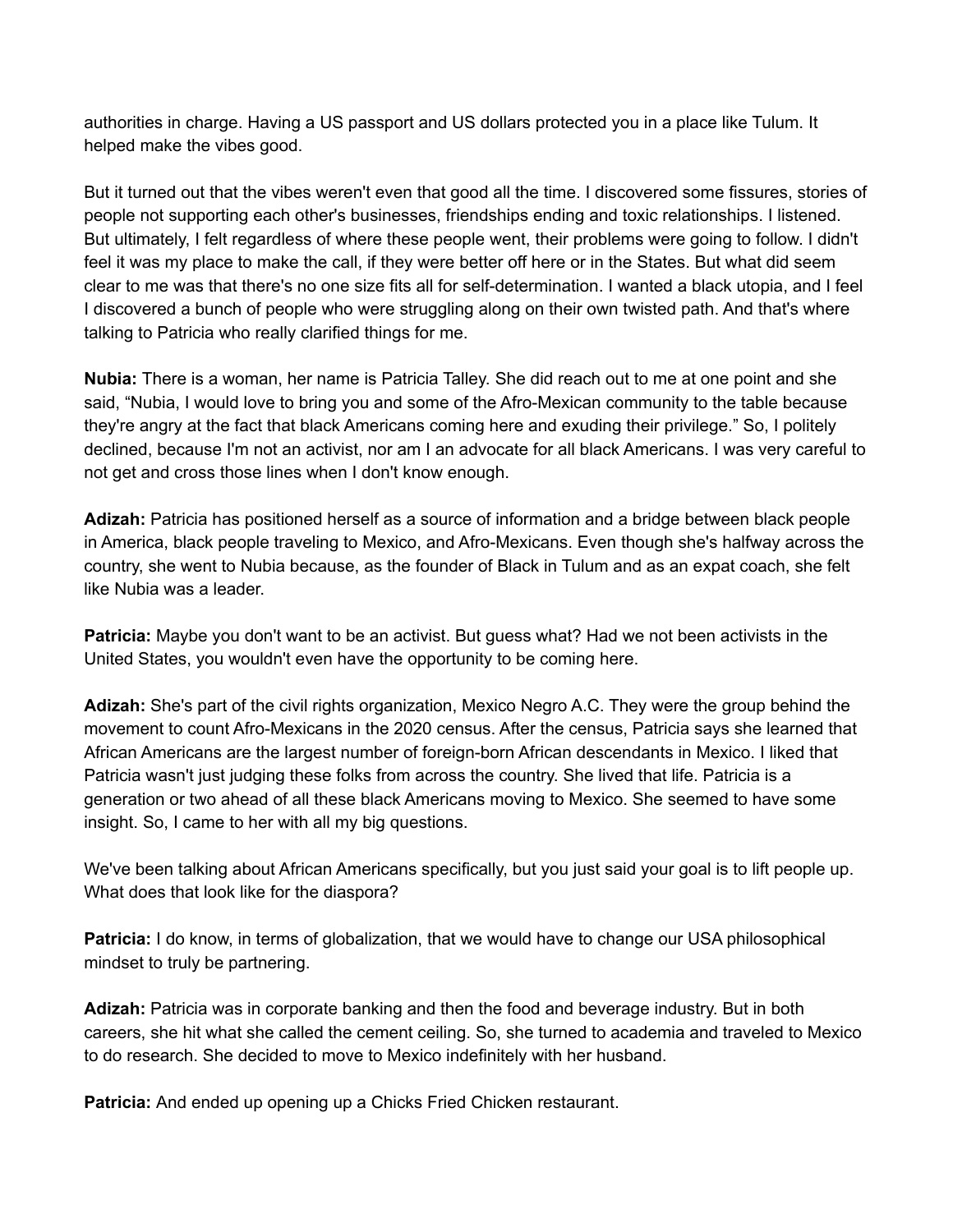**Adizah:** It was called Chicks Fried Chicken?

**Patricia:** Uh-huh. I could fry some chicken. My daddy was vice president of the operating company for Kentucky Fried Chicken.

**Adizah:** So, you have the recipe.

**Patricia:** I got the recipe.

[laughter]

**Adizah:** She says it was the first time she ever felt a sense of freedom as a black woman, which reminded me of what Audre Lorde said about finding it exciting and affirming to be around so many brown faces.

**Patricia:** And I was sitting up in a bikini with an apron on frying chicken and make an apple pie.

**Adizah:** Patricia went on to teach English in Mexico, and she became a dual citizen in 2018. I have this question, why is everybody moving to Tulum, but it's really this greater question of why people are moving to Mexico, and they're moving to Mexico and they're starting businesses, and this is really your experience.

**Patricia:** Somebody told me, "For African Americans, the American Dream is a nightmare." Whoa, [chuckles] that's a powerful statement.

**Adizah:** I'd imagine too, it might feel good to exercise a little bit of that privilege and not accept [crosstalk] somewhere else.

**Patricia:** Oh, yes. Oh, honey, I'm Professoressa Maestro Pati. I can't get people to call me by my first name, Patricia. Forget that. I'm maestro. So, it feels good. [chuckles] It truly does to be respected and honored. Once again, that's the privilege of having had an education that many don't have access to. It's the privilege of having US dollars that people don't have access to. So yeah, to be able to sit back in my backyard and sit at the pool and watch the mountains and listen to the birds, and I don't have to worry about things.

### **Adizah:** Mm-hmm.

There are marketing companies who research black travelers. According to them, the intent for African Americans to move and travel abroad is only going up. I think our ancestors were onto something when they decided to leave the US. But what I gather was the most important from those journeys, was the unlocking of a new state of mind.